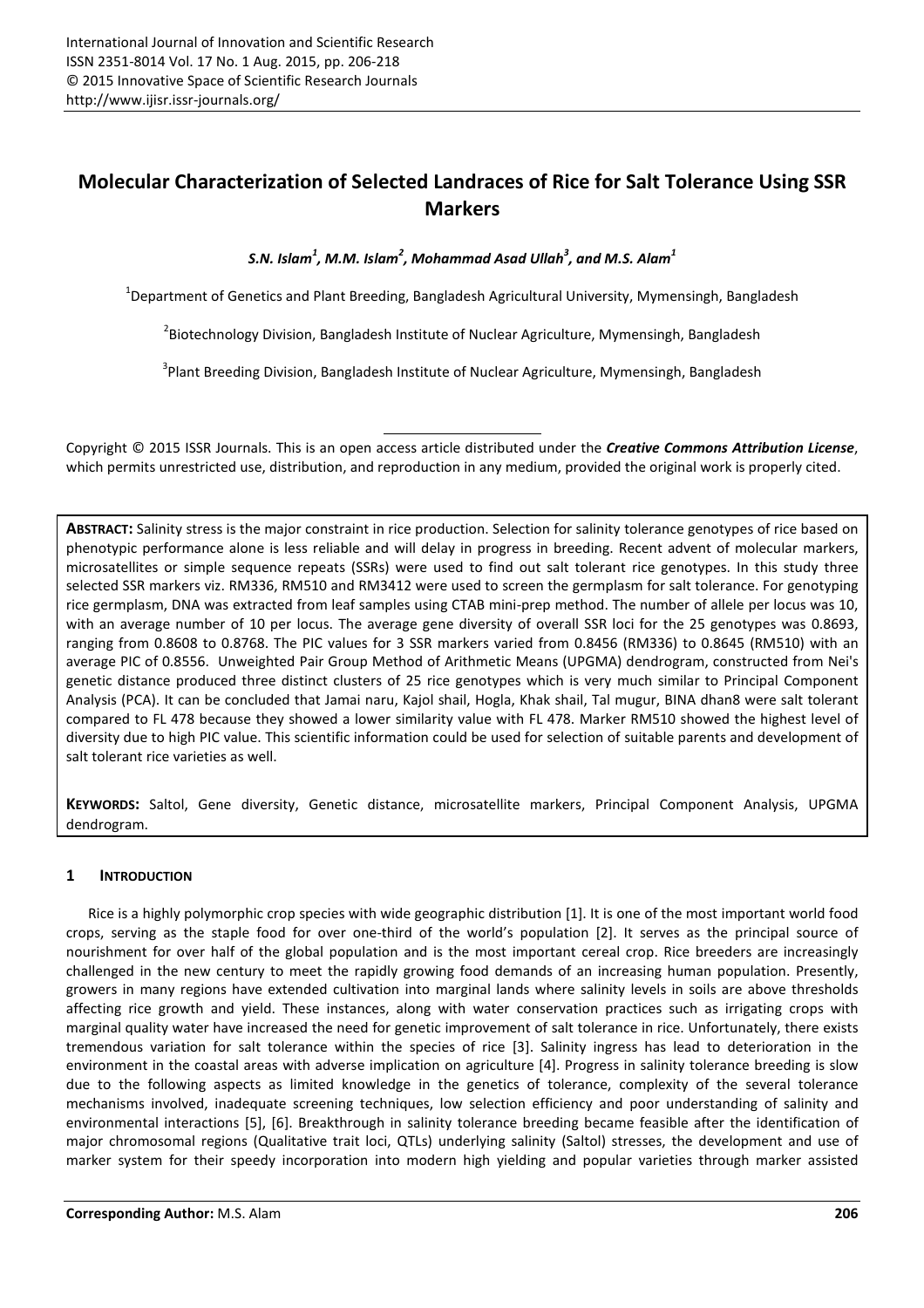backcrossing [7]. With the recent development in the field of molecular marker analysis, it is now feasible to analyze both the simple inherited traits and the quantitative traits and then identifying the individual genes controlling salinity tolerance which could facilitate selection in rice for this low heritable trait [8]. Looking into the above facts, the present investigation was carried out with the objective of assessing the presence and level of genetic diversity among O. sativa cultivars and for identifying microsatellite markers for salinity resistance genes.

# **2 MATERIALS AND METHODS**

The experiment was conducted at the glasshouse, experimental field and Biotechnology Laboratory of Plant Breeding Division, Bangladesh Institute of Nuclear Agriculture (BINA), Mymensingh from May 2012 to March 2013. A total of 25 traditional and improved rice germplasm were collected to carry out the objectives of this research work. List of the rice genotypes are presented in Table 1.

| SL. No. | Genotypes           | <b>Origin and Identity</b> | <b>Source of Collection</b>        |  |  |  |  |
|---------|---------------------|----------------------------|------------------------------------|--|--|--|--|
| 1       | Hogla               |                            |                                    |  |  |  |  |
| 2       | Jamai Naru          |                            |                                    |  |  |  |  |
| 3       | Dakh Shail          |                            |                                    |  |  |  |  |
| 4       | Patnai              |                            |                                    |  |  |  |  |
| 5       | Kute Patnai         |                            |                                    |  |  |  |  |
| 6       | <b>Holde Gotal</b>  |                            |                                    |  |  |  |  |
| 7       | <b>BazraMuri</b>    |                            |                                    |  |  |  |  |
| 8       | Ghunshi             |                            |                                    |  |  |  |  |
| 9       | <b>Tal Mugur</b>    | Satkhira                   |                                    |  |  |  |  |
| 10      | Nona Bokhra         |                            |                                    |  |  |  |  |
| 11      | Khak Shail          |                            |                                    |  |  |  |  |
| 12      | Jota Balam          |                            | Bangladesh Institute<br>of Nuclear |  |  |  |  |
| 13      | Hamai               |                            |                                    |  |  |  |  |
| 14      | Karengal            |                            | Agriculture (BINA)                 |  |  |  |  |
| 15      | Mondeshor           |                            |                                    |  |  |  |  |
| 16      | Nona Kochi          |                            |                                    |  |  |  |  |
| 17      | Kajol Shail         |                            |                                    |  |  |  |  |
| 18      | <b>Bhute Shalot</b> |                            |                                    |  |  |  |  |
| 19      | Kashrail            | Noakhali                   |                                    |  |  |  |  |
| 20      | BINA dhan 8         |                            |                                    |  |  |  |  |
| 21      | <b>FL 478</b>       | <b>IRRI</b>                |                                    |  |  |  |  |
| 22      | BINA dhan 7         |                            |                                    |  |  |  |  |
| 23      | Pokkali             |                            |                                    |  |  |  |  |
| 24      | Jolkumari           |                            |                                    |  |  |  |  |
| 25      | Kalo Mota           | Patuakhali                 |                                    |  |  |  |  |

### *Table1. List of rice genotypes used in the experiment*

25 rice genotypes obtained from the Biotechnology Division of Bangladesh Institute of Nuclear Agriculture (BINA), Mymensingh were used for molecular analysis. Total DNA was extracted from three weeks old seedlings by Cetyl Trimethy Ammonium Bromide (CTAB) method [9]. DNA concentration was measured using Spectrophotometer. For this study DNA quantification was done at central library of Bangladesh Agricultural University and the absorbance was taken at 260nm. 2000 µl dH<sub>2</sub>O and 2µl DNA was used for this purpose. Each polymerase chain reaction was carried out in 13.0 µl reaction volume containing 1.5 µl 10x Buffer, 1.0 µl dNTPs, 1.0 µl Primer forward, 1.0 µl Primer reverse, 0.25 µl Taq polymerase, 7.25 µl ddH2O and 1µl genomic DNA using Eppendorf and Applied biosystem thermal cyclers. Thermal cycler programme for PCR comprised 95ºC for 5 minutes for initial denaturation, followed by 36 cycles of 95ºC for 45 seconds, 55 to 65ºC for 45 seconds, 72ºC for 45 seconds and ending up with 7 minutes at 72ºC for the final extension. The annealing temperature was adjusted based on the specific requirements of different primer combinations. The PCR products were resolved by electrophoresis in 2 agarose gel containing 0.5 g/mL of Ethidium Bromide prepared in 1X TBE buffer at a constant voltage of 80v for period of 2h. The gel was visualized in UV transilluminator and documented using SYNGENE GENESNAP G-BOX gel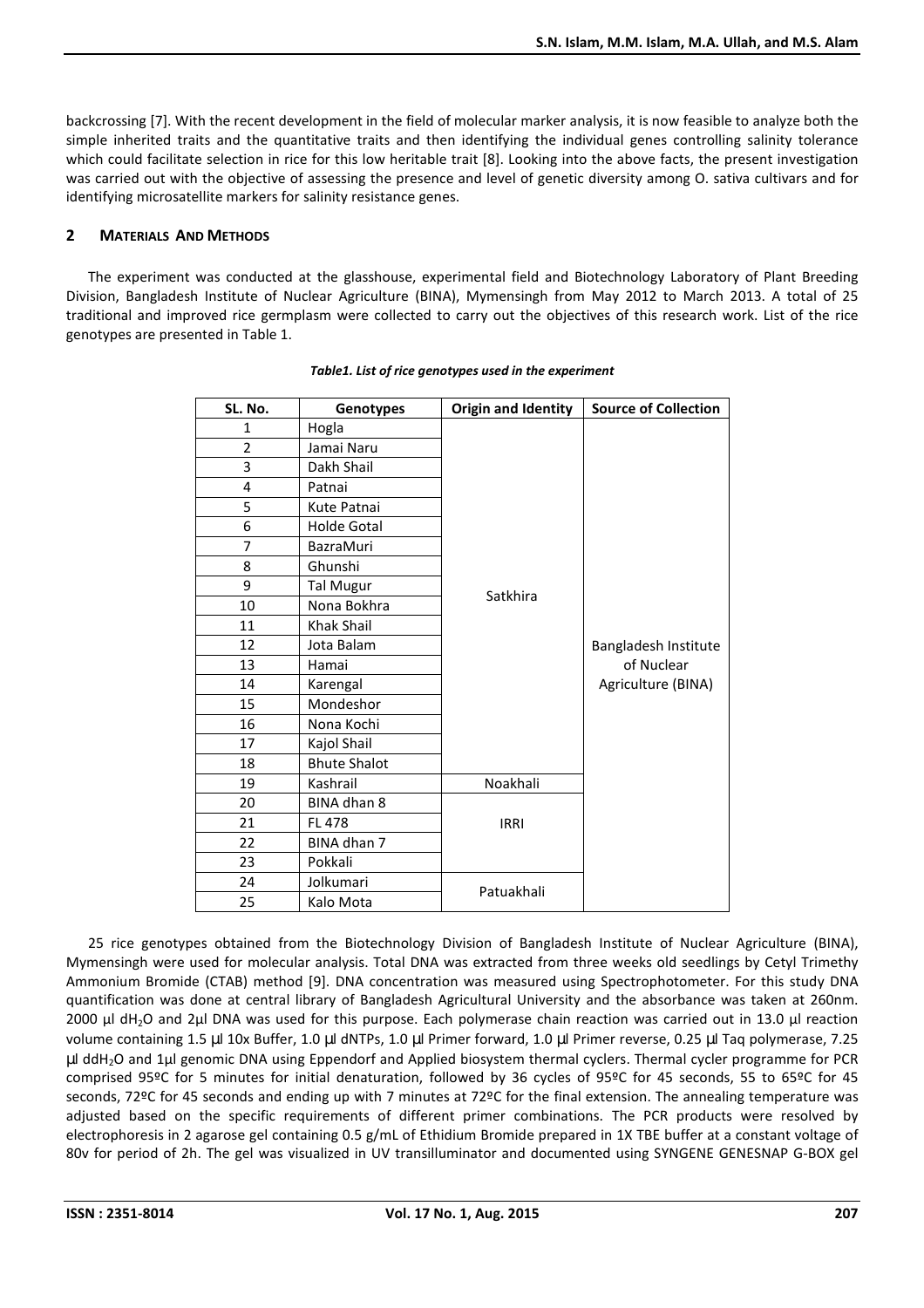documentation system. Ethidium bromide staining of agarose gels generally revealed a multiple number of bands. The size of the most intensively amplified band for each microsatellite marker was determined based on its electrophoretic mobility relative to molecular weight marker (25 bp). Amplified products from microsatellite analyses were scored qualitatively for presence and absence of each marker allelegenotype combination. The SSR bands amplified by using given primers were further treated as a unit character. The data were entered into a binary matrix as discrete variables (e.g., 1 for presence and 0 for absence of character). The relevant primers were employed on the basis of polymorphism extent. The Polymorphic Information Content (PIC) value of the used marker was calculated by following a method developed by Anderson *et al.*, [10]. The pair-wise comparisons of the cultivars based on the proportion of unique and shared amplification products (alleles) were used to measure the genetic similarity by Dice coefficients. The Dice coefficients were employed by using Simqual subprogram in similarity routine of software NTSYS-pc version 2.2 (Exeter Software, Setauket, NY, U.S.A.) software package. The estimation of genetic similarity (F) were calculated by following the method described elsewhere [11]. The resultant similarity matrix data was employed to construct a dendrogram by using Sequential Agglomerative Hierarchical Nesting (SAHN) based on unweighted pair-group method with an arithmetic average (UPGMA) to infer genetic relationships and phylogeny among cultivars. The principal component analysis (PCA) was also done by using the subroutine EIGEN. All computations were done by using the NTSYS-pc, Version 2.2 package [12]. Further details are available elsewhere [13].

# **3 RESULTS AND DISCUSSION**

## **3.1 DNA AMPLIFICATION AND CULTIVAR IDENTIFICATION**

A total of ten microsatellite or SSR markers (i.e. RM 315, RM 7102, RM 336, RM 337, RM 3412, RM 510, RM 10890, RM 6737, RM 493 and RM 315) covering all 12 chromosomes were utilized to characterize and assess genetic diversity among thirty five rice varieties from different location of Bangladesh. Amplification profiles as revealed by RM337, RM3412, RM510 across a number of cultivars used is depicted in Figure 1,2,3. In this study, a considerable variability was found among different cultivars. In most of the cases, FL478 and other salt tolerant cultivars exhibited similar banding patterns. The used markers showed several bands, which were shared among the FL478 and other salt tolerant cultivars. Contrarily, the salt tolerant and non - salt tolerant cultivars of rice shared a few bands. The cultivar Jamai naru, Kajol shail, Hogla, Khak shail, Tal mugur, BINA dhan8 displayed unique bands in comparison with all other nonsalt tolerant genotypes. Many primers showed characteristic fragments in this cultivar, which were not produced in any of the other nonsalt tolerant cultivars used. Microsatellite markers have been used to investigate genetic diversity of a large number of cultivars in rice [14]. It has shown high levels of polymorphism in many crops including rice (*O. sativa* L*.*), wheat (*Triticum aestivum* L.), and maize (*Zea mays* L.). Kanawapee *et al.,* [15] evaluated genetic diversity of the 30 rice cultivars for salinity tolerance during the seedling stage using RAPD and simple sequence repeats (SSR) markers.

# **3.2 GENETIC DIVERSITY**

According to Nei's [16], the highest level of gene diversity value (0.8768) was observed in loci RM510 and the lowest level of gene diversity value (0.8608) was observed in loci RM336 with a mean diversity of 0.8693 (Table 2 ). It was observed that marker detecting the lower number of alleles showed lower gene diversity than those which detected higher number of alleles which revealed higher gene diversity. The other primer showed a gene diversity value of 0.8704. The maximum number of repeats within the SSRs was also positively correlated with the genetic diversity. This result is consistent with previous work done by Heenan *et al.,* [17], who observed that the gene diversity at each SSR locus was significantly correlated with the number of alleles detected, number of repeat motif and with the allele size range.

### **3.3 PIC VALUES**

Expected heterozygosity amongst 25 rice genotypes was observed in the range of 0.8456-0.8645, where in the marker RM 510 revealed the highest value of 0.8645 (Table 2 ). The average expected heterozygosity was 0.8556. The present result corroborates with the results of Davla *et al.*, [18], where molecular characterization of rice (*Oryza sativa* L) genotypes for salt tolerance using microsatellite markers including RM 336 was performed. Among the primers used in the present study, RM510 is highly informative since it recorded high PIC value (0.8645).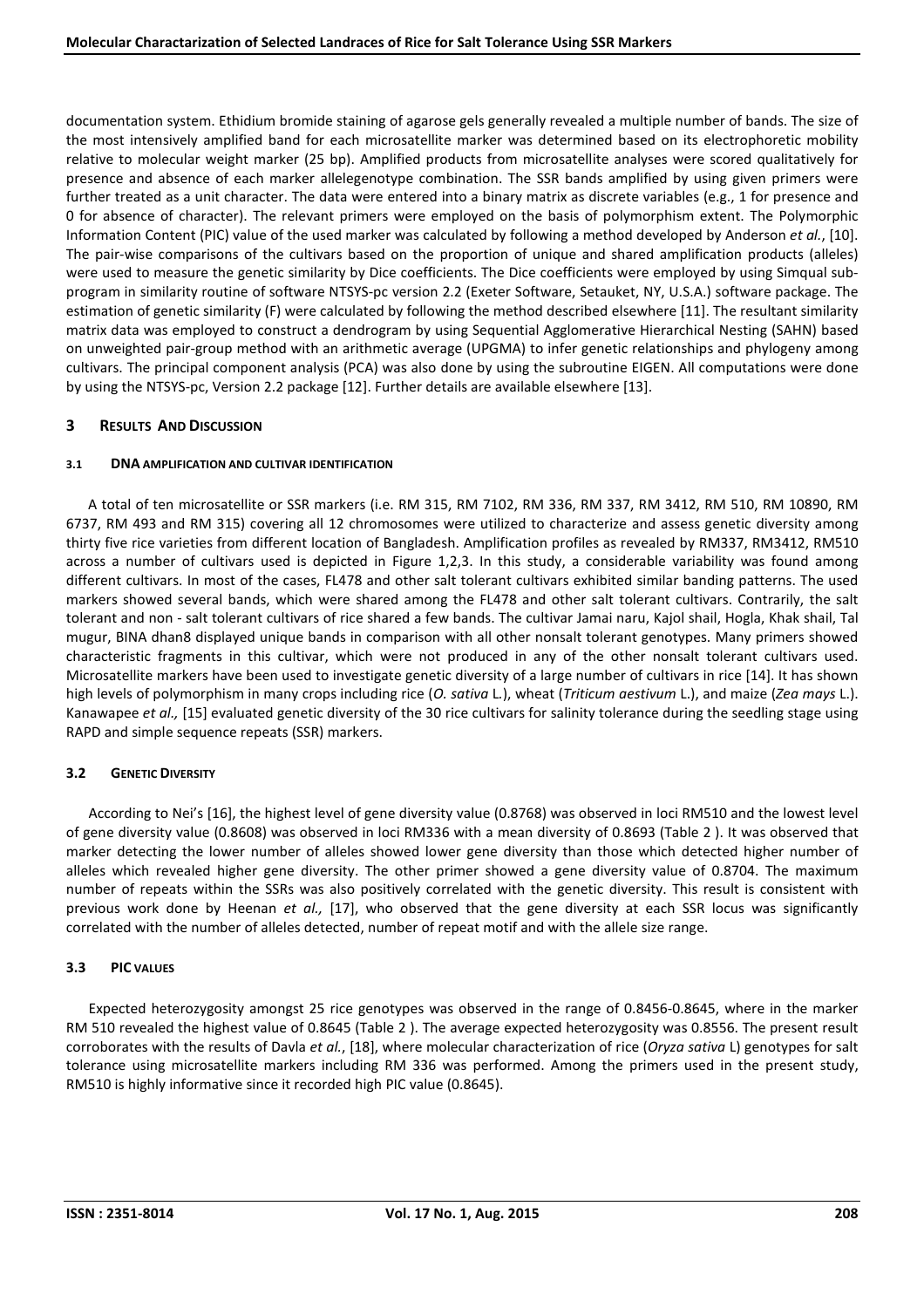

*Fig.1. SSR Profiles of 25 Genotypes of Rice Using Primer RM336 (Ladder = 100bp)* 



*Fig. 2. SSR Profiles of 25 Genotypes of Rice Using Primer RM510 (Ladder = 100bp)* 



 *Fig. 3. SSR Profiles of 25 Genotypes of Rice Using Primer RM3412 (Ladder = 100bp)*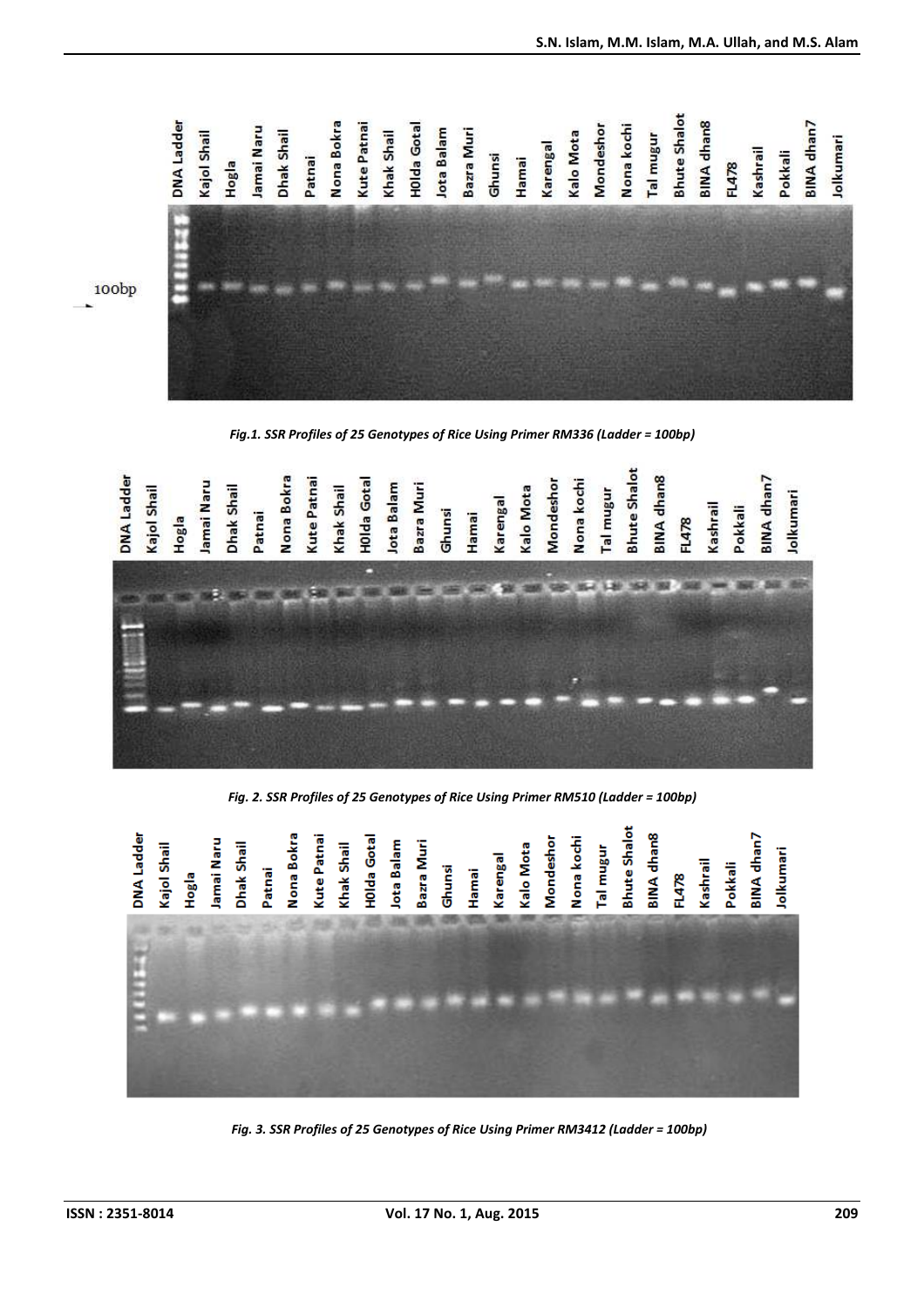The markers showed an average PIC value of 0.8556 which indicated that SSR markers used in this study were highly informative because only PIC values higher than 0.5 indicate high polymorphism. Markers with PIC values of 0.5 or higher are highly informative for genetic studies and are ex-tremely useful in distinguishing the polymorphism rate of a marker at a specific locus [19]. All loci are revealing a high degree of diversity among the accessions.

#### *Table 2. Data on repeat motif, number of alleles, number of rare alleles, polymorphism information content (PIC) value and gene diversity) found among 25 rice genotypes for 3 microsatellites (SSR)*

| Locus         | Repeat Motif* | Allele Size<br>ranges(bp) | <b>Difference</b><br>(bp) | No. of<br>alleles | <b>PIC</b> | <b>Gene Diversity</b> |
|---------------|---------------|---------------------------|---------------------------|-------------------|------------|-----------------------|
| <b>RM336</b>  | (CTT)8        | 131-235                   | 104                       | 10                | 0.8456     | 0.8608                |
| <b>RM510</b>  | (GA)15        | 100-266                   | 166                       | 10                | 0.8645     | 0.8768                |
| <b>RM3412</b> | CT)17         | 164-338                   | 74                        | 10                | 0.8569     | 0.8704                |
| Mean          |               |                           |                           | 10                | 0.8556     | 0.8693                |

*\* = Motif of the SSR and number of repeats as previously published on http://www.gramene.org* 

### **3.4 NUMBER OF ALLELES AND ALLELE SIZE FREQUENCY OF ALLELES**

The allele length for this 3 SSR markers varied from 100-338bp, whereas the highest allele length was recorded for RM 3412 338bp. In respect of primer RM336, allele size ranged from 131bp - 235bp, whereas primer RM510 showed a range 100bp - 266bp and primer RM3412 gave a range from 164bp - 338bp (Table 2 ). A total of 30 alleles were detected with an average number of alleles of 10 per locus (Table 3). Nearly similar observation was found by Thomson *et al.,* [20], where they got that the number of alleles per locus ranged from 4 alleles to 31 alleles with an average of 13 alleles per locus. Jain *et al.,* [21] got as like similar observation of number of allele per locus ranged from 3 to as high as 22 with average number of allele per locus 7.8. The allele frequency produced by different markers was20%. Similar results were also obtained by Singh *et al.*, [22].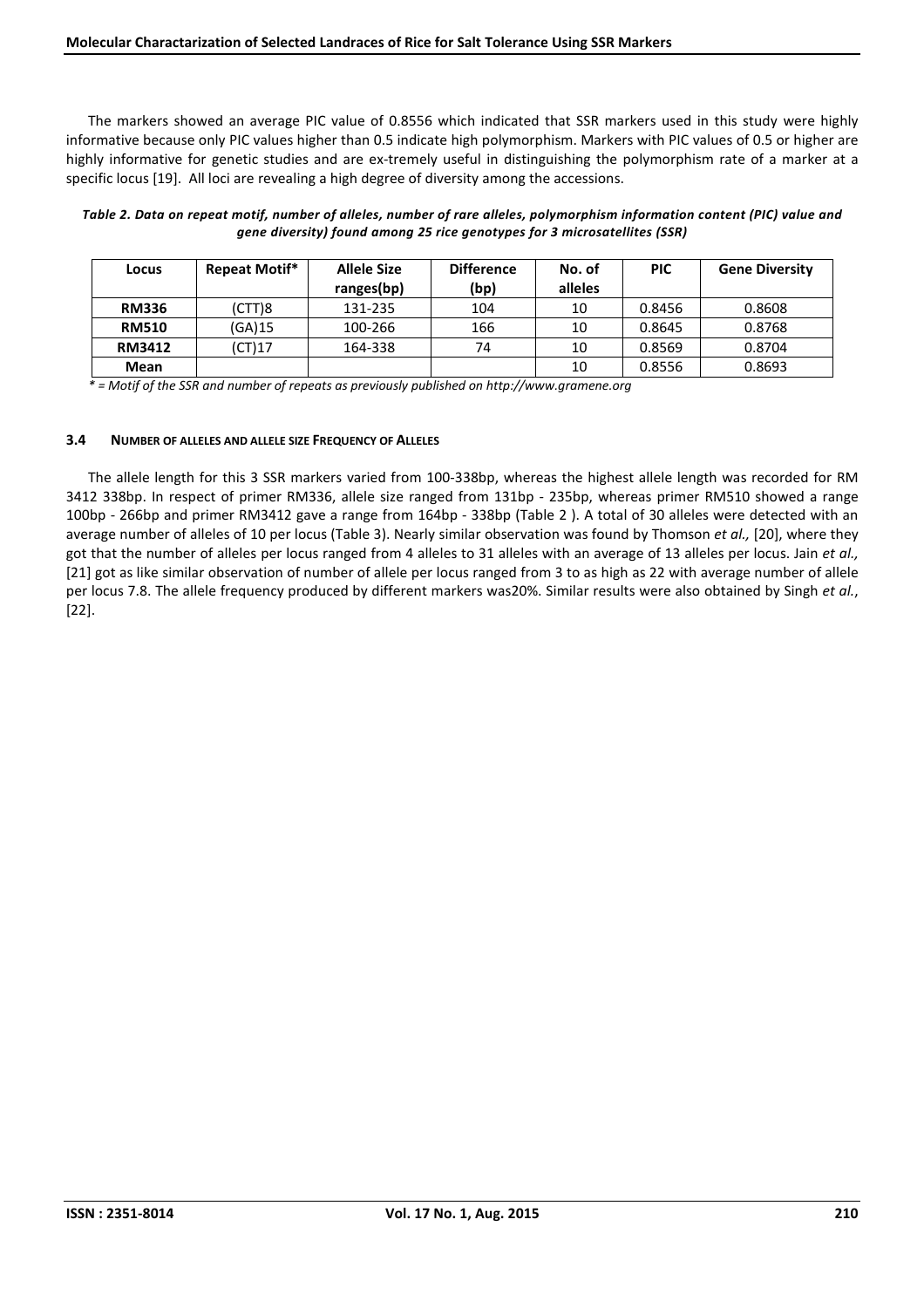| Sl. No.        | Locus  | Allele size | Allele Frequency |
|----------------|--------|-------------|------------------|
|                |        | 131         | 0.0400           |
|                |        | 140         | 0.0400           |
|                |        | 149         | 0.0800           |
| $\mathbf 1$    |        | 159         | 0.0800           |
|                |        | 170         | 0.2000           |
|                | RM337  | 181         | 0.1600           |
|                |        | 193         | 0.0400           |
|                |        | 206         | 0.2000           |
|                |        | 220         | 0.0400           |
|                |        | 235         | 0.1200           |
|                |        | 100         | 0.0800           |
| $\overline{2}$ |        | 105         | 0.1200           |
|                |        | 125         | 0.0800           |
|                |        | 133         | 0.1200           |
|                | RM 510 | 141         | 0.0800           |
|                |        | 149         | 0.2000           |
|                |        | 158         | 0.1600           |
|                |        | 168         | 0.0800           |
|                |        | 188         | 0.0400           |
|                |        | 266         | 0.0400           |
|                |        | 164         | 0.0400           |
|                |        | 174         | 0.0400           |
|                |        | 209         | 0.1200           |
|                |        | 222         | 0.0800           |
|                |        | 235         | 0.0400           |
| 3              | RM3412 | 318         | 0.1600           |
|                |        | 338         | 0.1600           |
|                |        | 359         | 0.0800           |
|                |        | 381         | 0.2000           |
|                |        | 405         | 0.0800           |

| Table 3: Size and frequency of alleles at 3 SSR loci of 25 rice germplasms |  |  |
|----------------------------------------------------------------------------|--|--|
|----------------------------------------------------------------------------|--|--|

### **3.5 GENETIC DISTANCE-BASED ANALYSIS**

Pair-wise comparison value of Nei [23] genetic distance (D) between varieties was computed from data of 3 primers and ranged from 0.333 to 1.000 (Table 4). The higher genetic distance between them indicates that genetically they are diverse compare to lower genetic distance value. Basically this value is an indication of their genetic dissimilarity. Variety pair with higher value is more dissimilar than a pair with a lower value. The lower genetic distance (0.333) was observed in Holde Gotal vs. Bazra Muri, Bazra Muri vs. Ghunshi, Karengal vs. Mondeshor, Nunnia vs. Kali Boro, Chinisail vs. Kali Boro, Jamai Naru vs. Hari and Jamai Naru vs. Kute Patnai variety pair indicating that they are genetically much closer among the varieties. Most of the varieties of lowest genetic distance were collected from Satkhira, only Kalomota and Jolkumari were collected from Patuakhali. But it was observed that, varieties of Satkhira and Patuakhali showed a lower genetic distance with other varities from Satkhira and Patuakhali. FL 478 showed a higher genetic distance with most of the varieties except Holde Gotal, Bazra Muri and Hamai. A subset of 3 rice groups (including traditional and evolved Basmati and semi dwarf non-Basmati) was analyzed by using 19 SSR loci and 12 inter-SSR-PCR primers by Nagaraju *et al.*, [24] and they observed that the lowest genetic distance was among the traditional Basmati varieties, whereas the EB varieties showed the highest genetic distance by both the marker assays and they also reported that average genetic distance for the *indica* and *japonica* were 0.675 and 0.484 respectively. The means of genetic distances between germplasms were used to evaluate the genetic diversity of different germplasms. Dhar *et al.*, [25] concluded that the values of pair-wise comparisons of Nei, [23] genetic distance (D) between varieties were computed from combined data for the 6 primers which ranged from 0.200 to 1.000.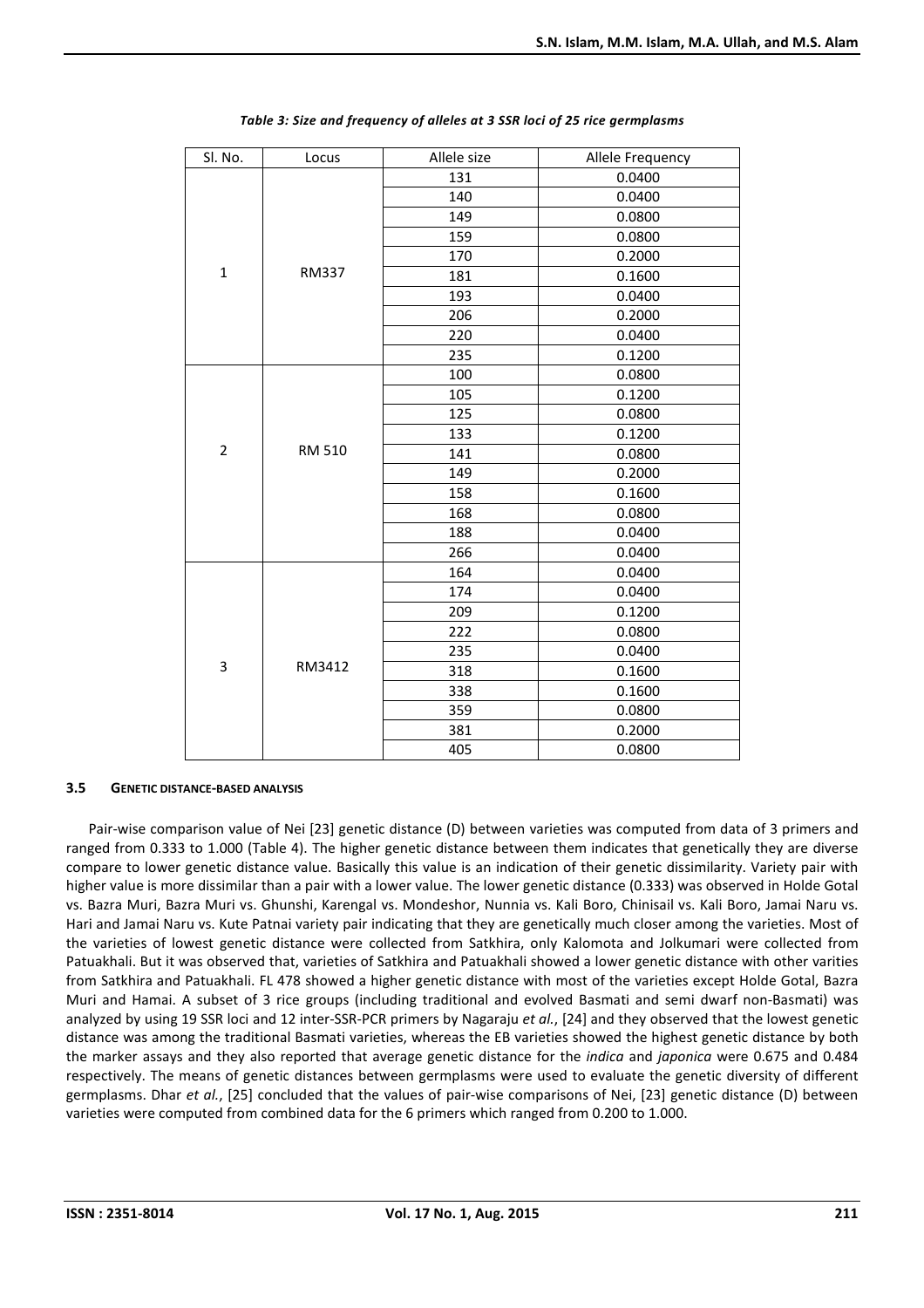#### **3.6 SIMILARITY INDEX BASED ANALYSIS**

A similarity index determines how closely the current plant community resembles either the potential natural community or some other reference community. The similarity index provides a distinct measurement in germplasm screening and diversity analysis after Nei genetic distance based analysis. In this study, the similarity value was ranged from 0.000 to 0.667 (Table 5). When the value is zero, it indicates that, there is no similarity between the variety pair. Highest similarity value was observed mostly between those varieties pairs which showed lowest genetic distance value in Nei genetic distance based analysis. Similarity Index value of 0.6667 was observed in Jota Balam vs. Bazra Muri, Jota Balam vs. Ghunsi, Bazra Muri vs. Holda Gotal, Talmugur vs. Pokkali, Talmugur vs. BINA dhan 7, Jamai Naru vs. Kuta Patnai and Dhak Shail vs. Bute Shalote. The lowest similarity value was observed in most of the varieties just as the highest genetic distance was observer in most of the varieties. Similar values of 0.77 to 0.98 were detected among 16 accessions of traditional, long-grain Iranian rice and 7 cultivars from other countries [26]. Similarity coefficients ranging from 0.36 to 0.96 were obtained among 45 accessions of AA-genome *Oryza* species from various locations suggesting a wider range of genetic variability [27]. As expected, similarity coefficients among 193 accessions of parental lines used at IRRI obtained from 26 countries were relatively low ranging from 0.22 to 0.68 [28].

## 3.7 GENETIC SIMILARITY ANALYSIS USING UNWEIGHTED PAIR GROUP METHOD OF ARITHMETIC MEANS (UPGMA) AND PRINCIPAL **COMPONENT ANALYSIS**

The The multivariate nature of SSR markers has the unambiguous advantage of discriminating genotypes more precisely. The UPGMA analysis could reveal allelic richness of three clusters (Fig.4 ) for various sizes at a similarity coefficient level of 0.12. Among them Jamai naru, Kajol shail, Hogla, Khak shail, Tal mugur may be chosen as a parent for hybridization with any of the land races from other divergent cluster involving land races. SSR analysis resulted in a more definitive separation of cluster of genotypes indicating a higher level of efficiency of SSR markers for the accurate determination of relationships between accessions that are too close [29]. Grouping based on SSR markers, in general, agreed with the parental pedigree information provides indispensable information regarding the genetic diversity among the genotypes. Varieties and lines sharing the common ancestry were clustered in to the same group, indicating the efficiency of SSR markers in detecting the genetic diversity in rice [22].The PCA was also done to determine the genetic relationships among the rice varieties from different regions of Bangladesh (Fig. 5). The groupings identified by PCA were very similar to those identified by the UPGMA cluster analysis. Of 25 rice genotypes 7 cultivars formed a distinct cluster in the right side of the diagram, formed a distinct cluster in the right side of the diagram, separated from the main cluster. This cluster corresponded to the 8 varieties that appear as a major group in Fig.5. A second group of 18 genotypes corresponded well with the second and third group of varieties in the dendrogram.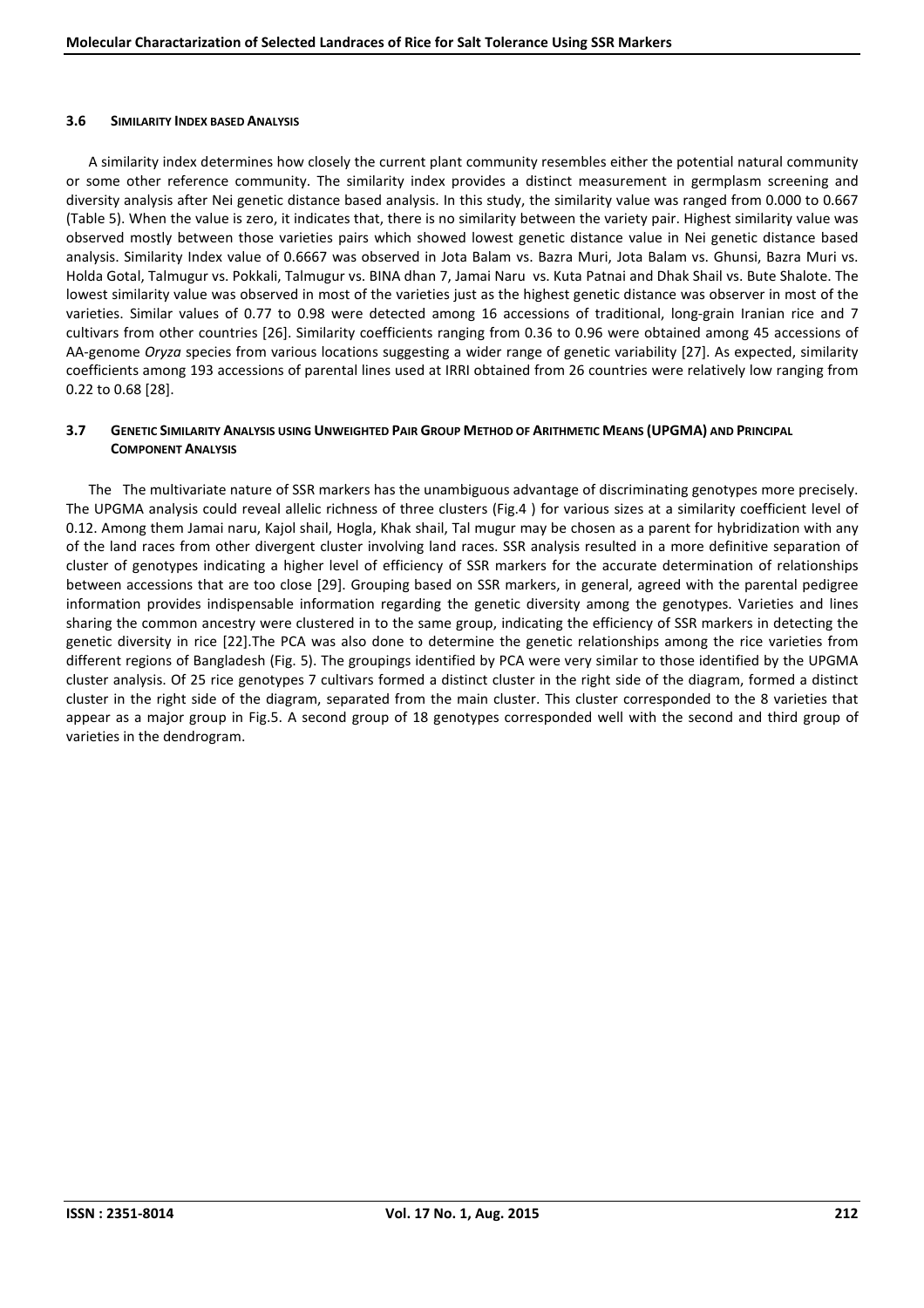| Genotypes                                                                                                                                    | Kajol Shail | <b>Jota Balam</b> | Bazra Muri | Ghunsi | Hamai | Karengal | Kalo Mota                                                                                                                    | Mondeshor | Nona Kochi | <b>Tal Mugur</b> | <b>Bhute Shalot</b> | Hogla | ∞<br><b>BINA Dhan</b> | FL 478 | Kashrail | Pokkaly | r<br><b>BINA Dhan</b> | Jolkumari | Jamai Naru | Dakh Sail | Patnai | Nona Bokra | <b>Kute Patnai</b> | Khak Sail | Holda Gotal |
|----------------------------------------------------------------------------------------------------------------------------------------------|-------------|-------------------|------------|--------|-------|----------|------------------------------------------------------------------------------------------------------------------------------|-----------|------------|------------------|---------------------|-------|-----------------------|--------|----------|---------|-----------------------|-----------|------------|-----------|--------|------------|--------------------|-----------|-------------|
|                                                                                                                                              |             |                   |            |        |       |          |                                                                                                                              |           |            |                  |                     |       |                       |        |          |         |                       |           |            |           |        |            |                    |           |             |
|                                                                                                                                              |             |                   |            |        |       |          |                                                                                                                              |           |            |                  |                     |       |                       |        |          |         |                       |           |            |           |        |            |                    |           |             |
| Bazra Muri 1.00 0.33 0.00 0.67 0.67 0.67 1.00 1.00 1.00 1.00 1.00 1.00 0.67 1.00 1.00 1.00 1.00 1.00 1.00 1.00 0.67 1.00 0.67 1.00 1.00 0.33 |             |                   |            |        |       |          |                                                                                                                              |           |            |                  |                     |       |                       |        |          |         |                       |           |            |           |        |            |                    |           |             |
| <b>Ghunsi</b>                                                                                                                                |             |                   |            |        |       |          |                                                                                                                              |           |            |                  |                     |       |                       |        |          |         |                       |           |            |           |        |            |                    |           |             |
| Hamai                                                                                                                                        |             |                   |            |        |       |          | 1.00 1.00 0.67 0.67 0.00 0.67 1.00 1.00 1.00 1.00 1.00 0.67 1.00 1.00 1.00 1.00 0.67 1.00 1.00 1.00 0.67 1.00 0.67           |           |            |                  |                     |       |                       |        |          |         |                       |           |            |           |        |            |                    |           |             |
| Karengal                                                                                                                                     |             |                   |            |        |       |          |                                                                                                                              |           |            |                  |                     |       |                       |        |          |         |                       |           |            |           |        |            |                    |           |             |
| Kalo Mota                                                                                                                                    |             |                   |            |        |       |          | 1.00 0.67 0.67 0.67 1.00 1.00 0.67 0.00 0.67 1.00 1.00 0.67 1.00 1.00 1.00 0.67 0.67 0.67 0.67 1.00 1.00 1.00 1.00 1.00 0.67 |           |            |                  |                     |       |                       |        |          |         |                       |           |            |           |        |            |                    |           |             |
|                                                                                                                                              |             |                   |            |        |       |          |                                                                                                                              |           |            |                  |                     |       |                       |        |          |         |                       |           |            |           |        |            |                    |           |             |
|                                                                                                                                              |             |                   |            |        |       |          |                                                                                                                              |           |            |                  |                     |       |                       |        |          |         |                       |           |            |           |        |            |                    |           |             |
|                                                                                                                                              |             |                   |            |        |       |          |                                                                                                                              |           |            |                  |                     |       |                       |        |          |         |                       |           |            |           |        |            |                    |           |             |
|                                                                                                                                              |             |                   |            |        |       |          |                                                                                                                              |           |            |                  |                     |       |                       |        |          |         |                       |           |            |           |        |            |                    |           |             |
| Hogla                                                                                                                                        |             |                   |            |        |       |          |                                                                                                                              |           |            |                  |                     |       |                       |        |          |         |                       |           |            |           |        |            |                    |           |             |
|                                                                                                                                              |             |                   |            |        |       |          |                                                                                                                              |           |            |                  |                     |       |                       |        |          |         |                       |           |            |           |        |            |                    |           |             |
| <b>FL 478</b>                                                                                                                                |             |                   |            |        |       |          |                                                                                                                              |           |            |                  |                     |       |                       |        |          |         |                       |           |            |           |        |            |                    |           |             |
| <b>Kashrail</b>                                                                                                                              |             |                   |            |        |       |          | 0.67 1.00 1.00 1.00 1.00 1.00 1.00 0.67 1.00 1.00 0.33 0.67 0.67 0.67 0.67 0.00 0.67 1.00 0.67 1.00 1.00 1.00 1.00 0.67 1.00 |           |            |                  |                     |       |                       |        |          |         |                       |           |            |           |        |            |                    |           |             |
| Pokkaly                                                                                                                                      |             |                   |            |        |       |          |                                                                                                                              |           |            |                  |                     |       |                       |        |          |         |                       |           |            |           |        |            |                    |           |             |
|                                                                                                                                              |             |                   |            |        |       |          |                                                                                                                              |           |            |                  |                     |       |                       |        |          |         |                       |           |            |           |        |            |                    |           |             |
|                                                                                                                                              |             |                   |            |        |       |          |                                                                                                                              |           |            |                  |                     |       |                       |        |          |         |                       |           |            |           |        |            |                    |           |             |
|                                                                                                                                              |             |                   |            |        |       |          |                                                                                                                              |           |            |                  |                     |       |                       |        |          |         |                       |           |            |           |        |            |                    |           |             |
| Dakh Sail                                                                                                                                    |             |                   |            |        |       |          |                                                                                                                              |           |            |                  |                     |       |                       |        |          |         |                       |           |            |           |        |            |                    |           |             |
| Patnai                                                                                                                                       |             |                   |            |        |       |          |                                                                                                                              |           |            |                  |                     |       |                       |        |          |         |                       |           |            |           |        |            |                    |           |             |
|                                                                                                                                              |             |                   |            |        |       |          |                                                                                                                              |           |            |                  |                     |       |                       |        |          |         |                       |           |            |           |        |            |                    |           |             |
|                                                                                                                                              |             |                   |            |        |       |          |                                                                                                                              |           |            |                  |                     |       |                       |        |          |         |                       |           |            |           |        |            |                    |           |             |
|                                                                                                                                              |             |                   |            |        |       |          |                                                                                                                              |           |            |                  |                     |       |                       |        |          |         |                       |           |            |           |        |            |                    |           |             |
|                                                                                                                                              |             |                   |            |        |       |          |                                                                                                                              |           |            |                  |                     |       |                       |        |          |         |                       |           |            |           |        |            |                    |           |             |

 *Table 4. Summary of (Nei's, 1973) Genetic Distance Values for 25 Rice Germplasms*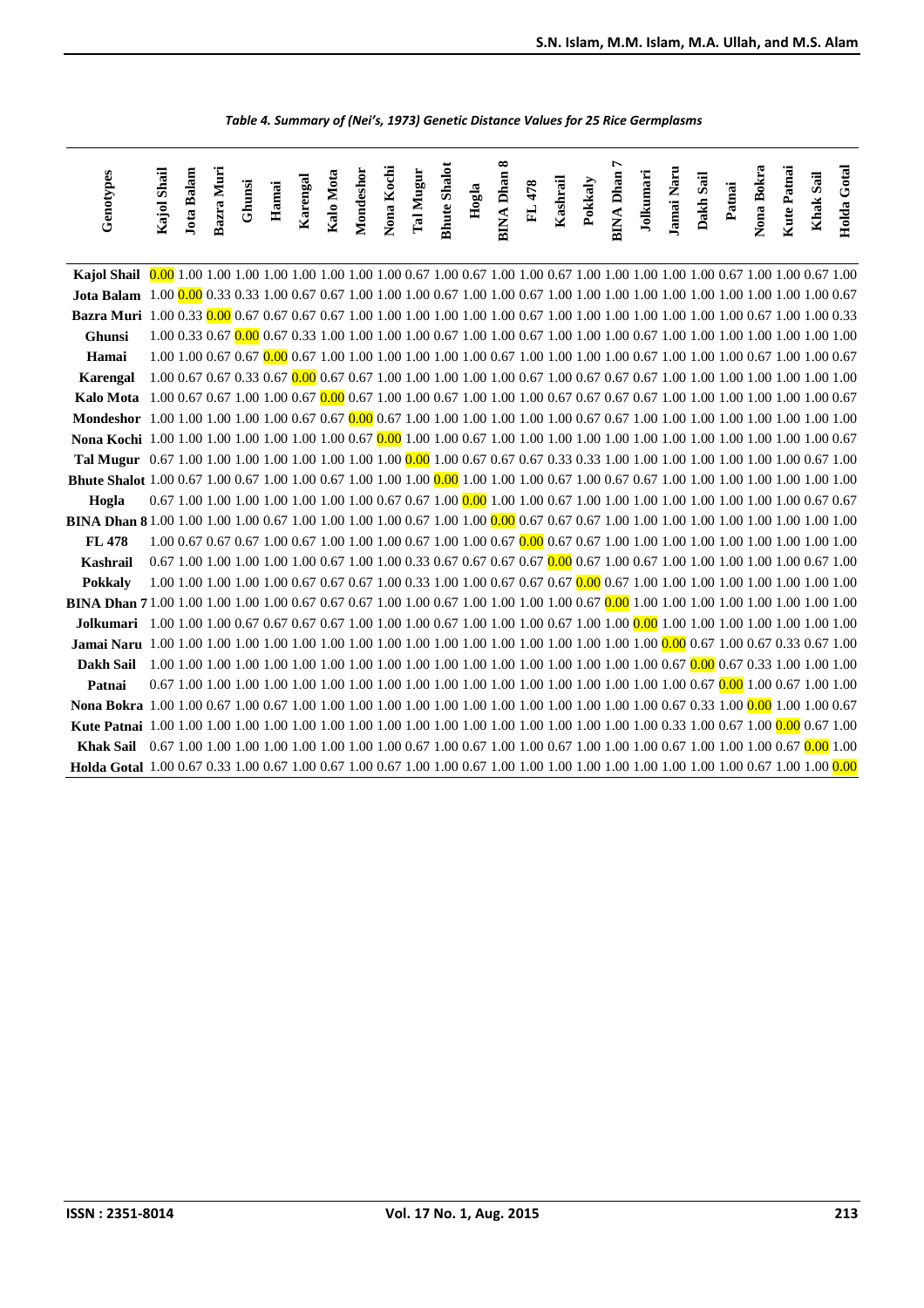| OTU <sub>1</sub> |         | $\overline{2}$      | $\overline{3}$ | 4                                                                            | 5 | 6 | $\overline{7}$ | 8 | 9 | 10 | 11 | 12                                                                                                           | 13 | 14 | 15 | 16 | 17 | 18 | 19 | 20 | 21 | 22 | 23 | 24 | 25                                                                                                                      |
|------------------|---------|---------------------|----------------|------------------------------------------------------------------------------|---|---|----------------|---|---|----|----|--------------------------------------------------------------------------------------------------------------|----|----|----|----|----|----|----|----|----|----|----|----|-------------------------------------------------------------------------------------------------------------------------|
| 1                | 1.00    |                     |                |                                                                              |   |   |                |   |   |    |    |                                                                                                              |    |    |    |    |    |    |    |    |    |    |    |    |                                                                                                                         |
| $\overline{c}$   | 0.00100 |                     |                |                                                                              |   |   |                |   |   |    |    |                                                                                                              |    |    |    |    |    |    |    |    |    |    |    |    |                                                                                                                         |
| 3                |         | 0.00 0.67 1.00      |                |                                                                              |   |   |                |   |   |    |    |                                                                                                              |    |    |    |    |    |    |    |    |    |    |    |    |                                                                                                                         |
| 4                |         | 0.00 0.67 0.33 1.00 |                |                                                                              |   |   |                |   |   |    |    |                                                                                                              |    |    |    |    |    |    |    |    |    |    |    |    |                                                                                                                         |
| 5                |         |                     |                | 0.00 0.00 0.33 0.33 1.00                                                     |   |   |                |   |   |    |    |                                                                                                              |    |    |    |    |    |    |    |    |    |    |    |    |                                                                                                                         |
| 6                |         |                     |                | 0.00 0.33 0.33 0.67 0.33 1.00                                                |   |   |                |   |   |    |    |                                                                                                              |    |    |    |    |    |    |    |    |    |    |    |    |                                                                                                                         |
| $\overline{7}$   |         |                     |                | 0.00 0.33 0.33 0.00 0.00 0.33 1.00                                           |   |   |                |   |   |    |    |                                                                                                              |    |    |    |    |    |    |    |    |    |    |    |    |                                                                                                                         |
| 8                |         |                     |                | 0.00 0.00 0.00 0.00 0.00 0.33 0.33 1.00                                      |   |   |                |   |   |    |    |                                                                                                              |    |    |    |    |    |    |    |    |    |    |    |    |                                                                                                                         |
| 9                |         |                     |                | $0.00\,0.00\,0.00\,0.00\,0.00\,0.00\,0.00\,0.33\,1.00$                       |   |   |                |   |   |    |    |                                                                                                              |    |    |    |    |    |    |    |    |    |    |    |    |                                                                                                                         |
| 10               |         |                     |                |                                                                              |   |   |                |   |   |    |    |                                                                                                              |    |    |    |    |    |    |    |    |    |    |    |    |                                                                                                                         |
| 11               |         |                     |                | $0.00$ $0.33$ $0.00$ $0.33$ $0.00$ $0.00$ $0.33$ $0.00$ $0.00$ $0.00$ $1.00$ |   |   |                |   |   |    |    |                                                                                                              |    |    |    |    |    |    |    |    |    |    |    |    |                                                                                                                         |
| 12               |         |                     |                |                                                                              |   |   |                |   |   |    |    |                                                                                                              |    |    |    |    |    |    |    |    |    |    |    |    |                                                                                                                         |
| 13               |         |                     |                |                                                                              |   |   |                |   |   |    |    | $0.00\,0.00\,0.00\,0.00\,0.33\,0.00\,0.00\,0.00\,0.00\,0.33\,0.00\,0.00\,1.00$                               |    |    |    |    |    |    |    |    |    |    |    |    |                                                                                                                         |
| 14               |         |                     |                |                                                                              |   |   |                |   |   |    |    |                                                                                                              |    |    |    |    |    |    |    |    |    |    |    |    |                                                                                                                         |
| 15               |         |                     |                |                                                                              |   |   |                |   |   |    |    | 0.33 0.00 0.00 0.00 0.00 0.00 0.33 0.00 0.00 0.67 0.33 0.33 0.33 0.33 1.00                                   |    |    |    |    |    |    |    |    |    |    |    |    |                                                                                                                         |
| 16               |         |                     |                |                                                                              |   |   |                |   |   |    |    |                                                                                                              |    |    |    |    |    |    |    |    |    |    |    |    |                                                                                                                         |
| 17               |         |                     |                |                                                                              |   |   |                |   |   |    |    | $0.00\,0.00\,0.00\,0.00\,0.00\,0.33\,0.33\,0.33\,0.00\,0.00\,0.33\,0.00\,0.00\,0.00\,0.00\,0.33\,1.00$       |    |    |    |    |    |    |    |    |    |    |    |    |                                                                                                                         |
| 18               |         |                     |                |                                                                              |   |   |                |   |   |    |    | $0.00\,0.00\,0.00\,0.33\,0.33\,0.33\,0.33\,0.00\,0.00\,0.00\,0.33\,0.00\,0.00\,0.00\,0.33\,0.00\,0.00\,1.00$ |    |    |    |    |    |    |    |    |    |    |    |    |                                                                                                                         |
| 19               |         |                     |                |                                                                              |   |   |                |   |   |    |    | $0.00\,0.00\,0.00\,0.00\,0.00\,0.00\,0.00\,0.00\,0.00\,0.00\,0.00\,0.00\,0.00\,0.00\,0.00\,0.00\,0.00\,1.00$ |    |    |    |    |    |    |    |    |    |    |    |    |                                                                                                                         |
| 20               |         |                     |                |                                                                              |   |   |                |   |   |    |    |                                                                                                              |    |    |    |    |    |    |    |    |    |    |    |    |                                                                                                                         |
| 21               |         |                     |                |                                                                              |   |   |                |   |   |    |    |                                                                                                              |    |    |    |    |    |    |    |    |    |    |    |    |                                                                                                                         |
| 22               |         |                     |                |                                                                              |   |   |                |   |   |    |    |                                                                                                              |    |    |    |    |    |    |    |    |    |    |    |    |                                                                                                                         |
| 23               |         |                     |                |                                                                              |   |   |                |   |   |    |    |                                                                                                              |    |    |    |    |    |    |    |    |    |    |    |    |                                                                                                                         |
| 24               |         |                     |                |                                                                              |   |   |                |   |   |    |    |                                                                                                              |    |    |    |    |    |    |    |    |    |    |    |    |                                                                                                                         |
| 25               |         |                     |                |                                                                              |   |   |                |   |   |    |    |                                                                                                              |    |    |    |    |    |    |    |    |    |    |    |    | 0.00 0.33 0.67 0.00 0.33 0.00 0.33 0.00 0.33 0.00 0.00 0.33 0.00 0.00 0.00 0.00 0.00 0.00 0.00 0.00 0.33 0.00 0.00 1.00 |

*Table 5. Similarity index of 25 rice germplasms*

**1=Kajol Shail, 2= Jota Balam, 3=Bazra Muri, 4=Ghunsi, 5= Hamai, 6=Karengal, 7=Kalo Mota, 8=Mondeshor, 9= Nona Kochi, 10=Tal Mugur, 11=Nona Bokra,12= Hogla,13= BINA dhan 8, 14= FL 478, 15= Kashrail,16= Pokkali, 17=BINA dhan 7, 18=Jolkumari, 19=Jamai Naru, 20=Dhak sail, 21=Patnai, 22=Bute Shalot , 23=Kute Patnai, 24=Khak Shail, 25=Holda Gotal**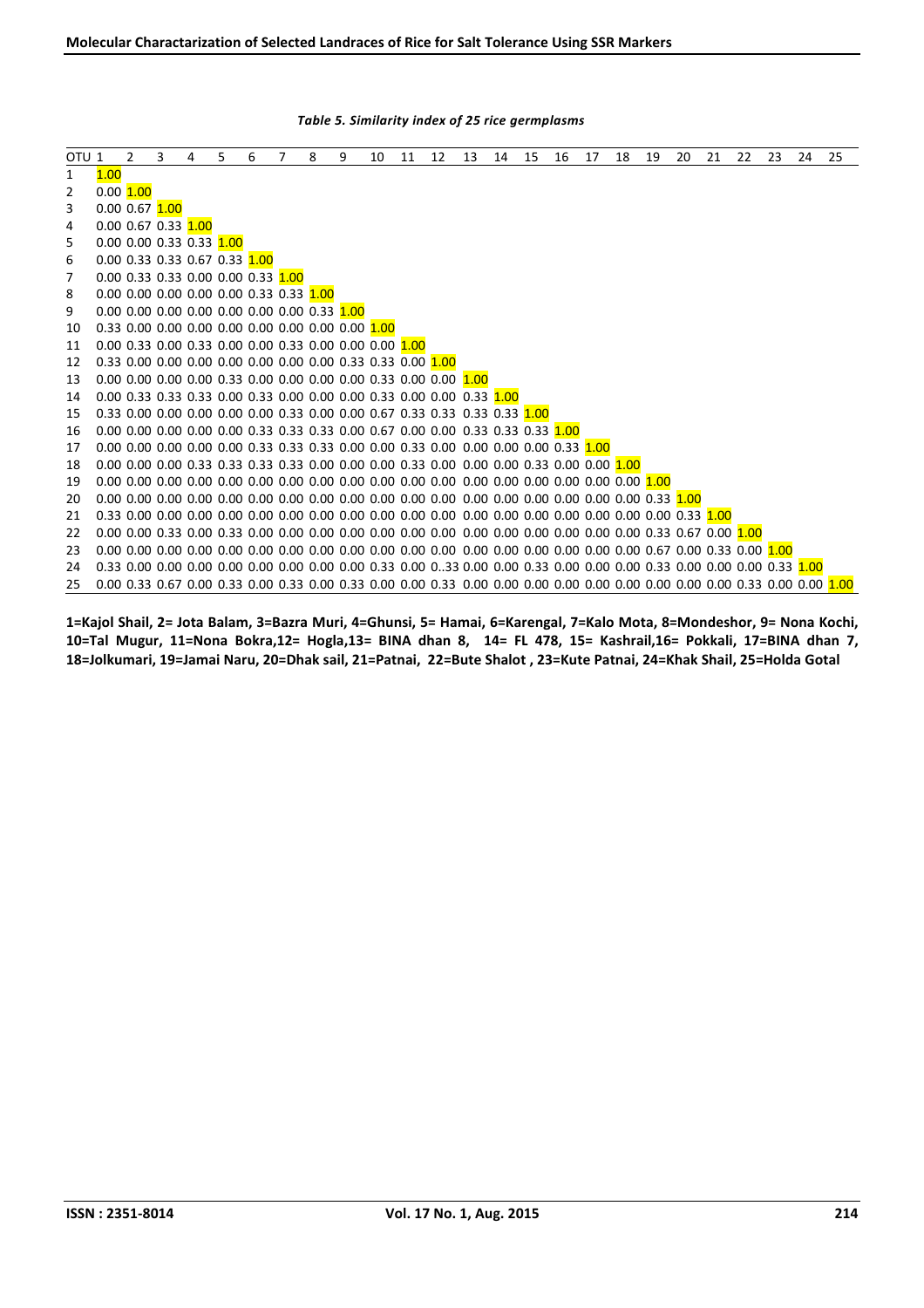

*Fig. 4. Dendrogram for 25 rice germplasms derived from a UPGMA cluster analysis*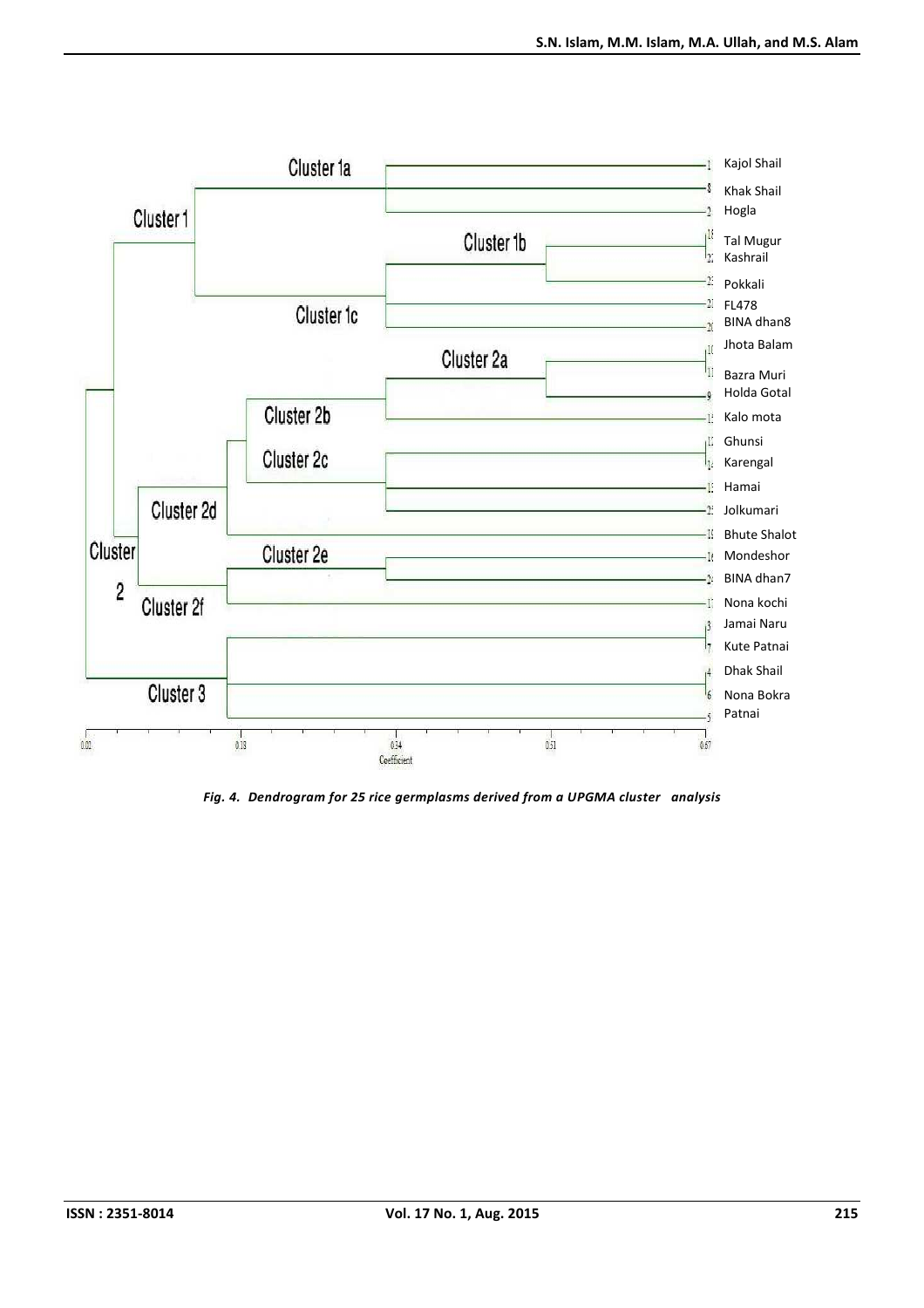

*Fig.5. Principle Component Analysis grouping of 25 O. sativa species based on pooled SSR markers* 

*1=Kajol Shail, 2= Jota Balam, 3=Bazra Muri, 4=Ghunsi, 5= Hamai, 6=Karengal, 7=Kalo Mota, 8=Mondeshor, 9= Nona Kochi, 10=Tal Mugur, 11=Nona Bokra,12= Hogla,13= BINA dhan 8, 14= FL 478, 15= Kashrail,16= Pokkali, 17=BINA dhan 7, 18=Jolkumari, 19=Jamai Naru, 20=Dhak shail, 21=Patnai, 22=Bute Shalot , 23=Kute Patnai, 24=Khak Shail, 25=Holda Gotal* 

# **4 CONCLUSION**

The present study showed average number of alleles of all the rice genotypes were 10 over the three microsatellite loci. The Unweighted Pair Group Method of Arithmetic Mean (UPGMA) dendrogram based on Nei [21] genetic distance, resulted in three major clusters with several sub cluster. Through the present study, a total of 25 variety's specific alleles were identified with specific SSR primer. The result of the present study would be useful to know genetic variation, population structure, parentage assessment, genome mapping, Marker Assisted Selection (MAS), forensics, stock purity, etc. of different populations of the studied species before undertaking any breeding any breeding program, and also will be used as baseline information for further study. However, more extensive molecular data is needed in order to draw and conclusive remarks about the relationship between rice cultivars. Large number of samples would be necessary to determine if there are inherent differences in genetic distance between the rice cultivars. Moreover, using higher number of markers would give a clear idea about the genetic variation and genetic diversity which might be of greater interest for the plant breeders for the development of rice varieties. The results derived from analyze of genetic diversity at the DNA level could be used for designing effective breeding programs aiming to broaden the genetic bases of commercially grown varieties.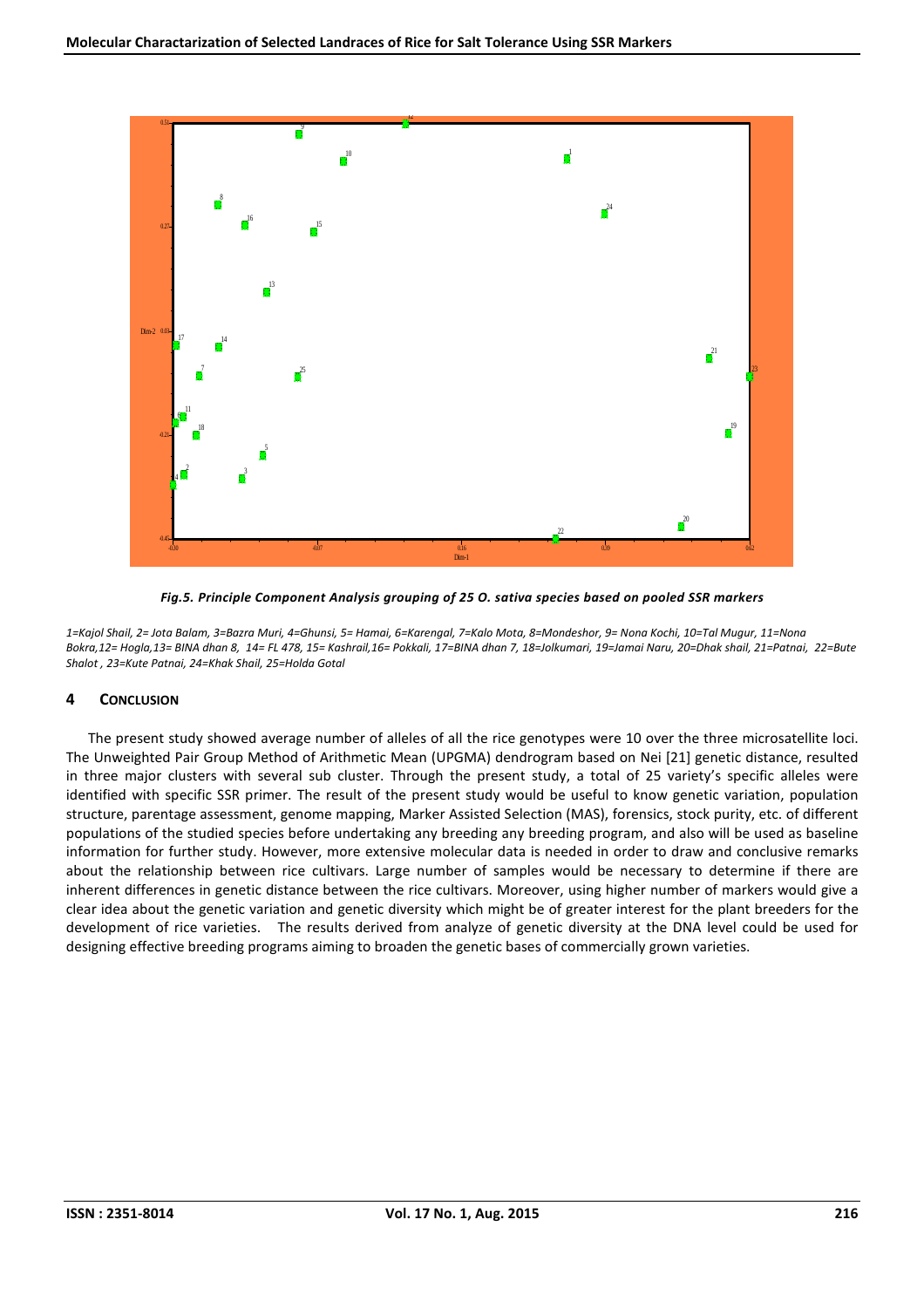#### **REFERENCES**

- [1] Karmakar, J., Roychowdhury, R., Kar, R.K. and Dey, N., *Study of selected rice landraces in relation to abiotic stress tolerance*, A proceeding of: National Seminar on 'Recent advances in Rice Genomics & Biotechnology', At Department of Biotechnology & Palli Siksha Bhavana, Visva-Bharati. Pp: 13-14, 2013.
- [2] G. M. Nejada, R. K. Singh, A. Arzani, A. M. Rezaie, and H. Sabouri, "Evaluation of salinity tolerance in rice genotypes", *International Journal of Plant Production*, 4(3): 199-208, 2010.
- [3] H. Sabouri and A. Biabani, "Toward the mapping of agronomic characters on a rice genetic map: Quantitative Trait Loci analysis under saline condition", *Biotechnology*, 8: 144-149, 2009.
- [4] L. Zeng, T. R. Kwon, X. Liu, C. Wilson, C. M. Grieve, and G. B. Gregorio, "Genetic diversity analyzed by microsatellite markers among rice (Oryza sativa L.) genotypes with different adaptation to saline soils", *Plant Science*, 166: 1275-1285, 2004.
- [5] S. K. Bhowmik, S. Titov, M. M. Islam, A. Siddika, S. Sultana, and M. D. S. Haque, "Phenotypic and Genotypic Screening of Rice Genotypes at Seedling Stage for Salt Tolerance", *African Journal of Biotechnology*, 8 (23) : 6490-6494, 2009.
- [6] N. T. Lang, B. C. Buu, and A. Ismail, "Molecular Mapping and Marker-Assisted Selection for Salt Tolerance in Rice (*Oryza Sativa* L.)", *Omonrice*, Pp: 50-56, 2008.
- [7] L. T. N. Huyen, L. M. Cuc, A. M. Ismail, and L. H. Ham, "Introgression the salinity tolerance QTLs Saltol into AS996, the Elite rice variety of Vietnam", *American Journal Plant Sciences*, 3: 981-987, 2012.
- [8] Aliyu, A., Adamu, A. K., Muazu, S. and Alonge, S. O., *Tagging and Validation of SSR markers to Salinity Tolerance QTLs in Rice (Oryza spp)*. International Conference on Biology, held in Singapore. Pp: 328- 332, 2011.
- [9] S. L. Dellaporta, J. Wood, and J. B. Hicks, "A plant DNA minipreparation: Version II", *Plant Molecular Biology Reporter* 1: 19-21, 1983.
- [10] J. A. Anderson, G. A. Churchill, , J. E. Sutrique, S. D. Tanksley, and M. E. Sorrells, "Optimizing parental selection for genetic linkage maps", *Genome*, 36: 181-186, 1993.
- [11] M. Nei and W. H. Li, "Mathematical model for studying genetic variationin terms of restriction endonucleases", *Proceedings of the National Academy of Sciences of the United States of America*, 76: 5269-5273, 1979.
- [12] Rohlf FJ (2005). NTSYSpc (Numerical Taxonomy and Multivariate Analysis System). Version 2.2 Exeter Software, Appl. Biostat. Inc., New York, USA.
- [13] M. A. Rabbani, Z. H. Pervaiz, and M. S. Masood, "Genetic diversity analysis of traditional and improved cultivars of Pakistani rice (Oryza sativa L.) using RAPD markers", *Electronic Journal of Biotechnology,* 11: 1-10, 2008.
- [14] G. P. Yang, M. A. Saghai-Maroof, C. G. Xu, Q. F. Zhang, and R. M. Biyashev, "Comparative analysis of microsatellite DNA polymorphism in landraces and cultivars of rice", *Molecular and General Genetics*, 245: 187–194, 1994.
- [15] Kanawapee, J. Sanitchon, P. Srihaban, and P. Theerakulpisut, "Genetic diversity analysis of rice cultivars (*Oryza sativa* L.) differing in salinity tolerance based on RAPD and SSR markers", *Electronic Journal of Biotechnology,* 14(6): 1-4, 2011.
- [16] M. Nei, Analysis of gene diversity in subdivided populations. *Proceedings of the National Academy of Sciences of the United States of America*, 70: 3321-3323, 1983.
- [17] D. P. Heenan, L. G. Lewin, and D. W. McCaffery, "Salinity tolerance in rice varieties at different growth stages", *Australian Journal of Experimental Agriculture*, 28(3): 343-349, 2000.
- [18] D. Davla, N. Sasidharan, S. Macwana, S. Chakraborty, R. Trivedi, R. Ravikiran, and G. Shah, "Molecular characterization of rice (oryza sativa L.) Genotypes for salt tolerance using microsatellite Markers", *The BioScan*, 8(2): 499-502, 2013.
- [19] J. A. DeWoody, R. L. Honeycutt, and L. C. Skow, "Microsatellite markers in white-tailed deer", *Journal of Heredity*, 86: 317–319, 1995.
- [20] M. J. Thomson, E. M. Septininsihin, F. Suwardjio, T. J. Santoso, T. S. Silintonga, and S. R. McCouch, "Genetic diversity analysis of traditional and improved Indonesian rice (Oryza sativa L.) germplasm using microsatellite markers", *Theoretical and Applied Genetics*, 114: 559-568, 2007.
- [21] S. Jain, R. K. Jain, and S. R. McCouch "Genetic analysis of Indian aromatic and quality rice (Oryza sativa L.) germplasm using panels of fluorescently-labeled microsatellite markers", *Theoretical and Applied Genetics*, 109: 965-977, 2004.
- [22] V. K. Singh, P. Upadhyay, P. Sinha, A. K. Mall, and S. K. Jaiswal, "Determination of genetic relationships among elite thermosensitive genic Male sterile lines (tgms) of rice (*Oryza sativa* L.) employing morphological and simple sequence repeat (SSR) markers", *Journal of Genetics,* 90(1): 11-19, 2011.
- [23] M. Nei, "Genetic distance between populations", *American Naturalist*, 106: 283-292, 1973.
- [24] J. Nagaraju, M. Kathirvel, R. Kumar, E. A. Siddiq, and S. E. Hasnain, "Genetic analysis of traditional and evolved Basmati and non-Basmati rice varieties by using fluorescence-based ISSR-PCR and SSR markers", *Proceedings of the National Academy of Sciences of the United States of America*, 99: 5836-5841, 2002.